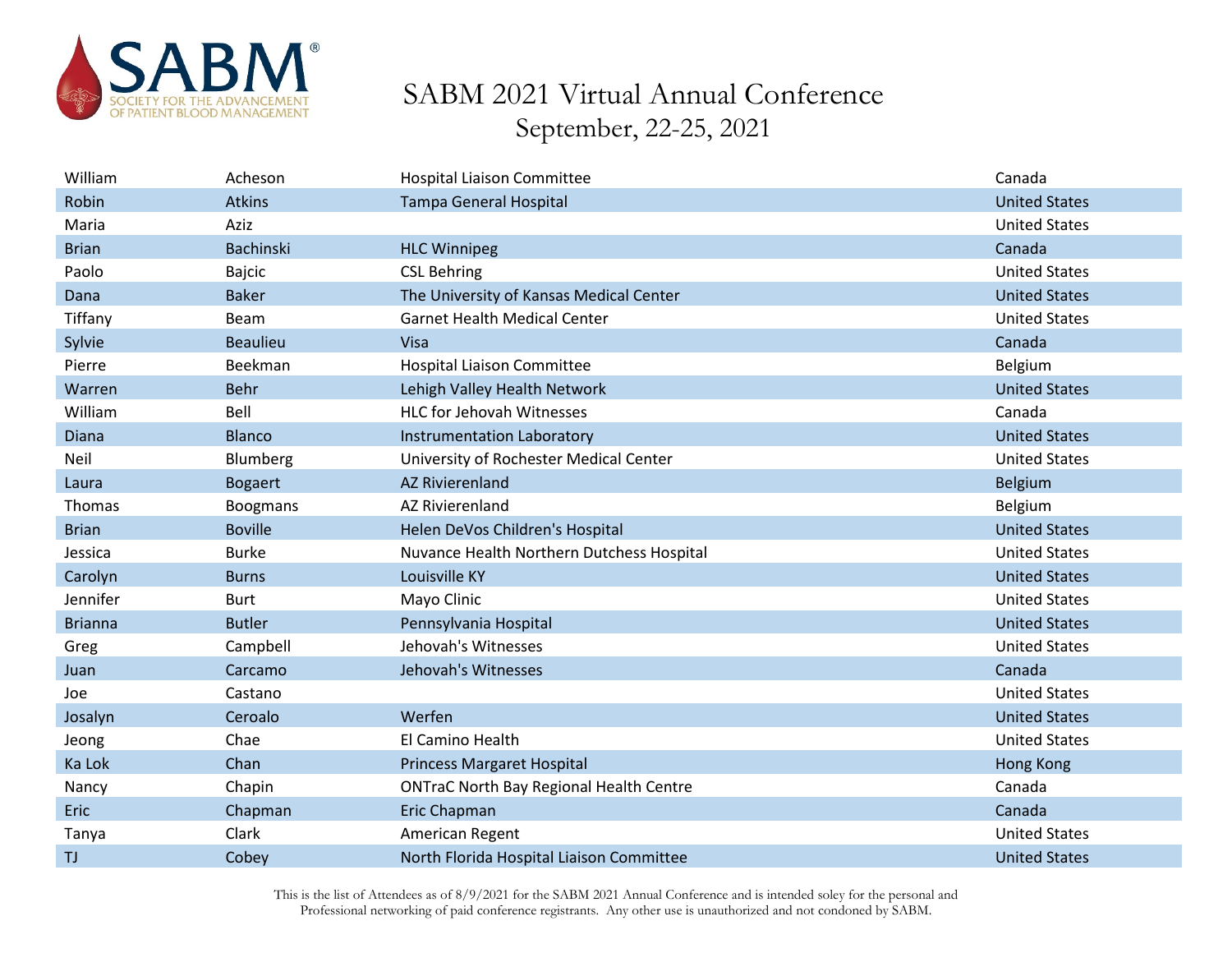

| Andre         | Cripa            | Interaktiv                                                      | <b>Brazil</b>        |
|---------------|------------------|-----------------------------------------------------------------|----------------------|
| Claude        | <b>Daoust</b>    | <b>HLC New Brunswick</b>                                        | Canada               |
| Lois          | Dapaah           | Phoenix VAMC                                                    | <b>United States</b> |
| Tanisha       | <b>Davis</b>     | <b>RWJBarnabas Health System</b>                                | <b>United States</b> |
| John          | DeCourcey        | Instrumentation Laboratory                                      | <b>United States</b> |
| Carla         | <b>Delisle</b>   | <b>Health Sciences North Sudbury</b>                            | Canada               |
| Samuel        | <b>Desmeules</b> | Hospital Liaison committee for Jehovah's Witnesses              | Canada               |
| Robert        | <b>Dodd</b>      | Ottawa Hospital Liaison Committee (HLC) for Jehovah's Witnesses | Canada               |
| Antonio       | Dos Santos       | Universidade Federal de Juiz de Fora (Brasil)                   | <b>Brazil</b>        |
| Panagiotis    | <b>Doukas</b>    | <b>Athens Medical Center</b>                                    | Greece               |
| Charles       | Dudley           | <b>HLC Jehovah's Witnesses</b>                                  | <b>United States</b> |
| Katherine     | Duram            | Spectrum Health-Surgical Optimization Center                    | <b>United States</b> |
| Tim           | Easter           | Hospital Liaison Committee for Jehovah's Witnesses              | Canada               |
| Vena          | Ebelletti        | <b>Nurse</b>                                                    | <b>United States</b> |
| Charif        | El Masri         | <b>Children's Hospital Los Angeles</b>                          | <b>United States</b> |
| Rachel        | Elder            | <b>Crouse Hospital</b>                                          | <b>United States</b> |
| Hannah Eunice | Esmeralda        | University of South Alabama                                     | <b>United States</b> |
| Veronica      | Falcone          | MedStar Franklin Square Medical Center                          | <b>United States</b> |
| David         | Faraoni          | <b>Texas Children's Hospital</b>                                | <b>United States</b> |
| Frank         | Fernandes        | <b>HLC - Greater Toronto Area</b>                               | Canada               |
| Katayoun      | Fomani           | <b>Northwell Health</b>                                         | <b>United States</b> |
| Joseph        | Frankhouse       | Legacy Health                                                   | <b>United States</b> |
| John          | Freedman         | St Michaels Hospital                                            | Canada               |
| John          | Friedl           | <b>HemoSonics</b>                                               | <b>United States</b> |
| Mark          | Friedman         | NYU Langone Hospital - Long Island                              | <b>United States</b> |
| Kelly         | Frinzi           | Lehigh Valley Health Network                                    | <b>United States</b> |
| Richard       | Gammon           | OneBlood, Inc.                                                  | <b>United States</b> |
| Jonathan      | Garcellano       | CHI Baylor St. Luke's Medical Center                            | <b>United States</b> |
| Andy          | Geddes           | <b>Hospital Liaison Committee</b>                               | Canada               |
| Eduardo       | Giroud Joaquim   | <b>ACCamargo Cancer Center</b>                                  | <b>Brazil</b>        |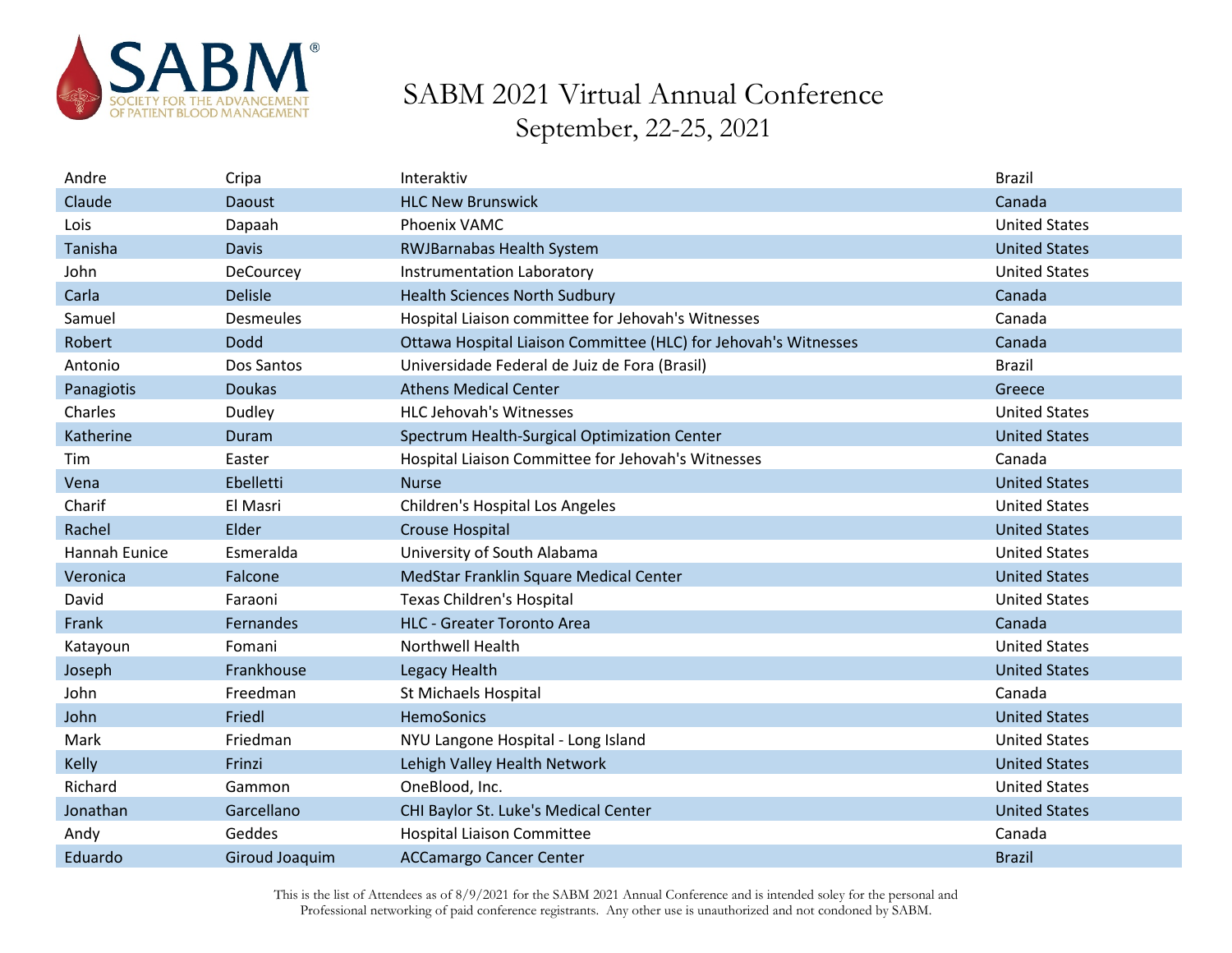

| Mary           | Grabowski      | <b>Bloodworks NW and Valley Medical Center</b>                        | <b>United States</b> |
|----------------|----------------|-----------------------------------------------------------------------|----------------------|
| Alicia         | Hanowski       | Regina General Hospital                                               | Canada               |
| <b>Bridget</b> | Head           | Methodist LeBonheur Healthcare                                        | <b>United States</b> |
| Nadia          | Hensley        | Johns Hopkins School of Medicine                                      | <b>United States</b> |
| Kelli          | Herrington     | <b>Pharmacosmos Therapeutics</b>                                      | <b>United States</b> |
| James          | <b>Higgins</b> | Hospital Liaison Committee for Jehovah's Witnesses - Seattle          | <b>United States</b> |
| Paul           | Hosie          | <b>HLC</b>                                                            | Canada               |
| Alanna         | Howell         | <b>ONTraC Program</b>                                                 | Canada               |
| Mindy          | Jackson        | Nuvance Health, Putnam Hospital                                       | <b>United States</b> |
| Mario          | Jaimes         | <b>Hospital Liaison Committee</b>                                     | Canada               |
| <b>Bob</b>     | Jordan         | Albuquerque HLC                                                       | <b>United States</b> |
| Siri           | Kakumani       | <b>Thomas Jefferson School</b>                                        | <b>United States</b> |
| Oliver         | Karam          | Children's Hospital of Richmond at VCU                                | <b>United States</b> |
| Shunji         | Kawamoto       | Shonan Atsugi Hospital                                                | Japan                |
| Mariano        | Klinge-Loy     | Hospital Liaison Committee of Jehovah's Witnesses                     | <b>United States</b> |
| Laura          | Korte          | CHI Baylor St. Luke's Medical Center                                  | <b>United States</b> |
| Amie           | <b>Kron</b>    | Sunnybrook Health Sciences Centre                                     | Canada               |
| Jeyanthi       | Kunadhasan     | <b>Ballarat Health Services</b>                                       | Australia            |
| Anthony        | Kushniruk      | <b>HLC</b>                                                            | Canada               |
| Margaret       | Laggner        | <b>Garnet Health Medical Center</b>                                   | <b>United States</b> |
| Dan            | Lallo          | <b>Cleveland Clinic</b>                                               | <b>United States</b> |
| Gilles         | Lamy           | <b>Hospital Liaison Committee</b>                                     | Canada               |
| John           | Le Mond3       | NYC Hospital Liaison Committee                                        | <b>United States</b> |
| Cheuk          | <b>LEE</b>     | Hong Kong Red Cross Blood Transfusion Service                         | China                |
| Jonghyeon      | Lee            | Sejong General Hospital                                               | <b>United States</b> |
| James          | Leib           | <b>Hospital Liaison Committee</b>                                     | Canada               |
| Morton         | Lerner         | Jehovah's Witnesses                                                   | <b>United States</b> |
| Ryan           | Lett           | Saskatchewan Health Authority                                         | Canada               |
| Christine      | Lett           | Saskatchewan Health Authority                                         | Canada               |
| Young Ae       | Lim            | Department of Laboratory Medicine, Ajou University School of Medicine | Korea, Republic of   |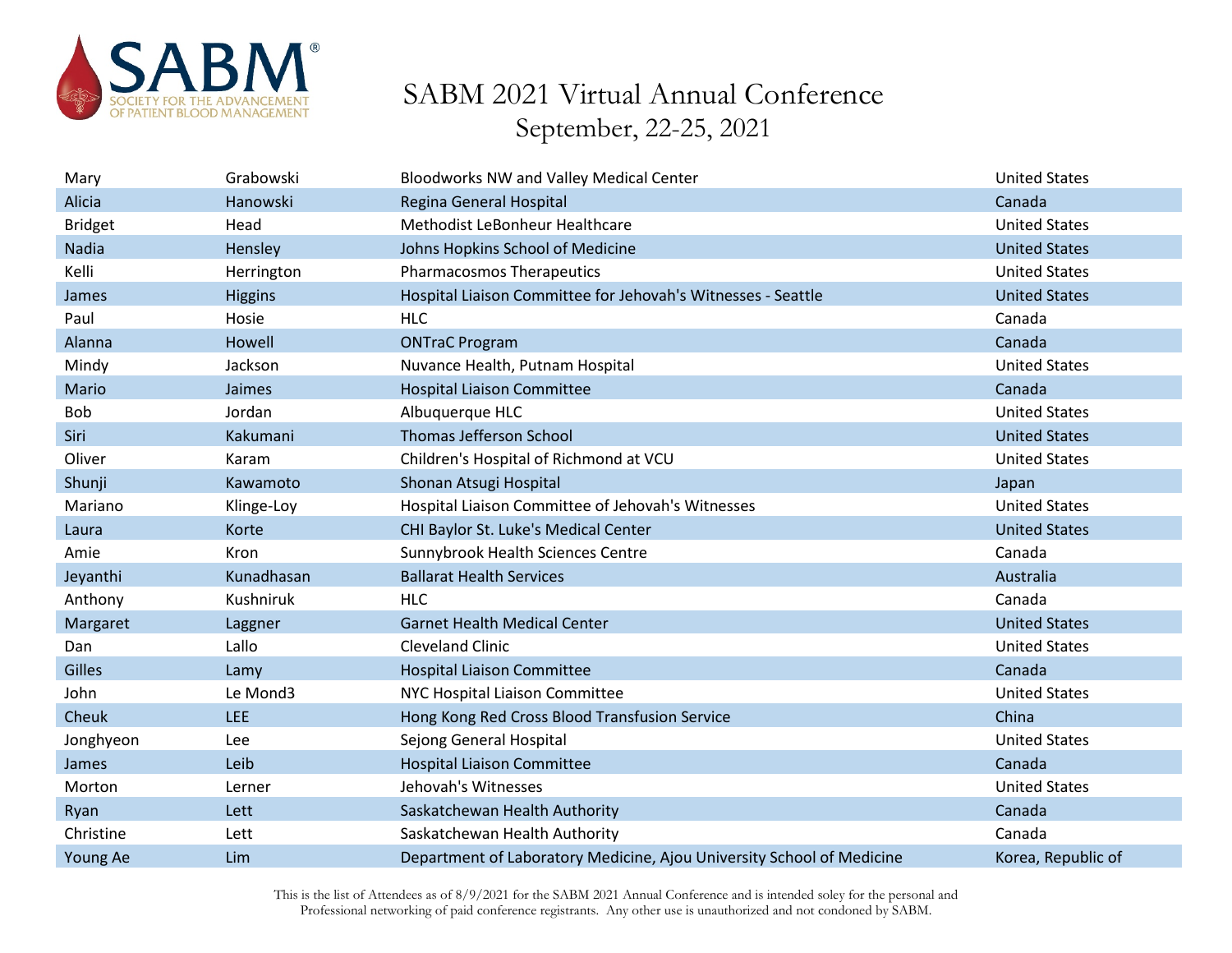

| Yulia          | Lin               | Sunnybrook Health Sciences Centre                              | Canada                |
|----------------|-------------------|----------------------------------------------------------------|-----------------------|
| Ileana         | Lopez Plaza       | <b>Henry Ford Hospital</b>                                     | <b>United States</b>  |
| Mary Pat       | Lynch             | Pennsylvania Hospital                                          | <b>United States</b>  |
| Gregory        | MacDonald         | Cobequid Congregation of Jehovah's Witnesses                   | Canada                |
| Barry          | MacDonald         | <b>Barrys</b>                                                  | <b>United States</b>  |
| Marcel         | Martin            | Hospital Liaison Committee - Winnipeg                          | Canada                |
| Peter          | Matkovich         | <b>Hospital Liaison Committee</b>                              | Canada                |
| Keith          | Maxey             | New York Metropolitan Hospital Liaison Committee               | <b>United States</b>  |
| Arthur         | Maynard           | <b>AMPS</b>                                                    | Canada                |
| Andrea         | McGonigle         | <b>UCLA</b>                                                    | <b>United States</b>  |
| Keith          | McKay             | <b>Atlantic HLC</b>                                            | Canada                |
| <b>Nicolas</b> | Mercure-Corriveau | <b>Johns Hopkins</b>                                           | <b>United States</b>  |
| Mary Jane      | Michael           | University of Florida                                          | <b>United States</b>  |
| <b>Eric</b>    | Mizelle           | Hospital Liaison Committee for Jehovah's Witnesses             | <b>United States</b>  |
| Mike           | Montie            | Grand Rapids Hospital Liaison Committee of Jehovah's Witnesses | <b>United States</b>  |
| Nadia          | <b>Naraine</b>    | <b>Hospital for Sick Children</b>                              | Canada                |
| Vaanush        | Nazaryan          | <b>Children's Hospital Los Angeles</b>                         | <b>United States</b>  |
| Marianne       | <b>Nellis</b>     | <b>Weill Cornell Medicine</b>                                  | <b>United States</b>  |
| Debra          | <b>Nicholls</b>   | Virginia Mason Franciscan Health-St. Michael Medical Center    | <b>United States</b>  |
| Jennifer       | O'Brien           | Mayo Clinic Florida                                            | <b>United States</b>  |
| Geraldine      | O'Brien           | Trillium Health Partners, Credit Valley Hospital               | Canada                |
| Sherri         | Ozawa             | Accumen                                                        | <b>United States</b>  |
| Alisa          | Paneghel          | St Mary's General Hospital                                     | Canada                |
| Lincoln        | Parr              | <b>HLC</b>                                                     | Canada                |
| Prakash        | Patel             | <b>Yale University</b>                                         | <b>United States</b>  |
| Jaishel        | Patel             | Royal Marsden Hospital                                         | <b>United Kingdom</b> |
| Nathan         | Patterson         | Helen DeVos Children's Hospital                                | <b>United States</b>  |
| Alexander      | Perez             | <b>Keck Medical Center of USC</b>                              | <b>United States</b>  |
| Norman         | Perry             | <b>Hospital Liaison Committee</b>                              | Canada                |
| Paul           | Peterson          | Hospital Liaison Committee for NYC                             | <b>United States</b>  |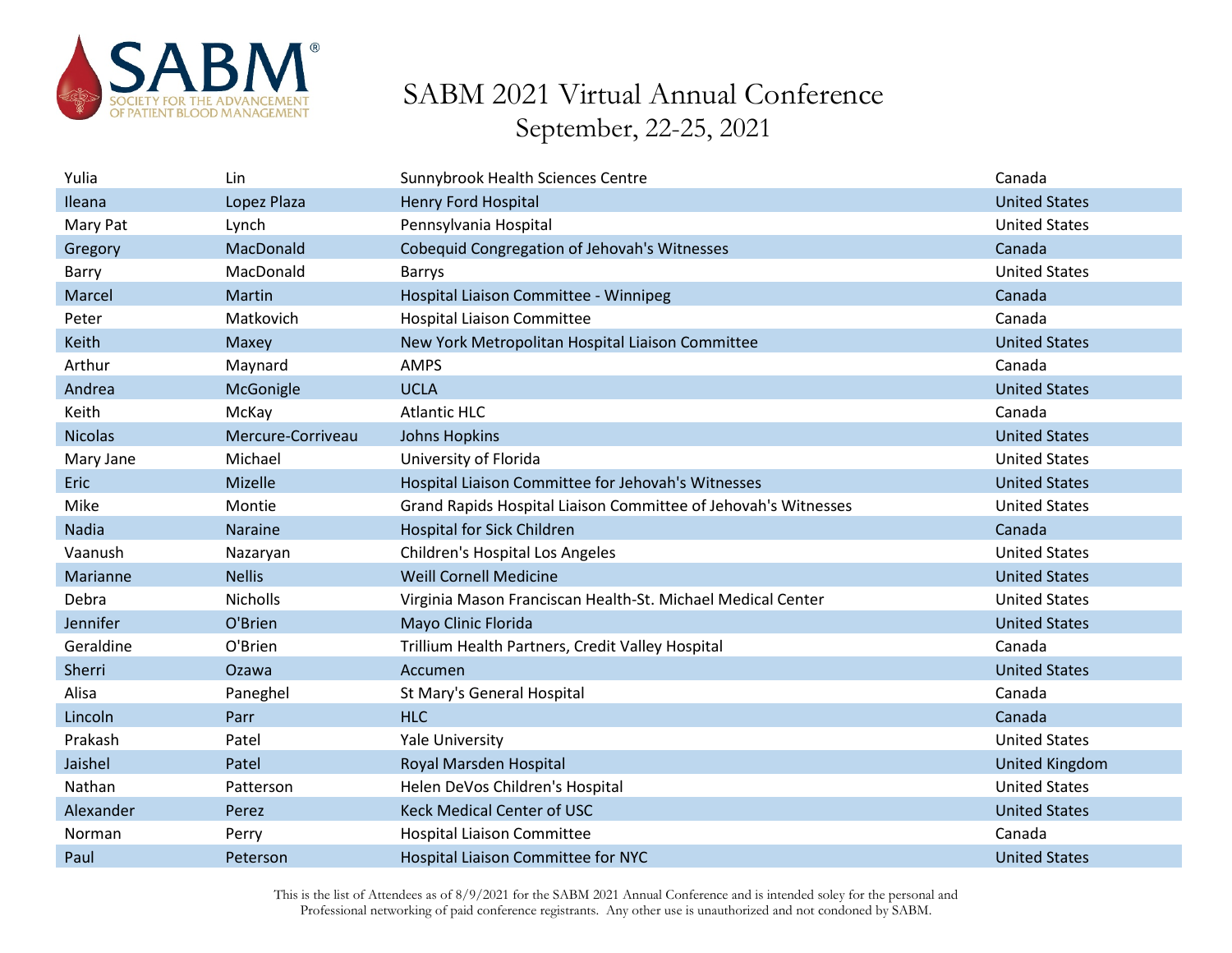

| Micah           | Prochaska       | University of Chicago                                                                                                                     | <b>United States</b> |
|-----------------|-----------------|-------------------------------------------------------------------------------------------------------------------------------------------|----------------------|
| Pamela          | Pugliese        | <b>Garnet Health Medical Center</b>                                                                                                       | <b>United States</b> |
| Guilherme       | Rabello         | Instituto Do Coracao - InCor                                                                                                              | <b>Brazil</b>        |
| <b>Bradford</b> | Ray             | University Medical Center of El Paso                                                                                                      | <b>United States</b> |
| Gregory         | Rengering       | Metropolitan New York HLC                                                                                                                 | <b>United States</b> |
| Keri            | <b>Richards</b> | <b>Bon Secours Mercy Health</b>                                                                                                           | <b>United States</b> |
| David           | Rosencrantz     | Legacy Good Samaritan Hospital                                                                                                            | <b>United States</b> |
| Dominic         | Sanfilippo      | Helen DeVos Children's Hospital                                                                                                           | <b>United States</b> |
| Rita            | Schwab          |                                                                                                                                           | <b>United States</b> |
| Amanda          | <b>Sellers</b>  | Sinai Health                                                                                                                              | Canada               |
| Michelle        | Shane           | Deaconess Health System, Evansville IN                                                                                                    | <b>United States</b> |
| Sherry          | Shariatmadar    | North Shore University Hospital                                                                                                           | <b>United States</b> |
| Cliff           | Shirley         | Jehovah's Witnesses                                                                                                                       | Canada               |
| Linda           | Shore-Lesserson | Northwell Health Dept Anesthesiology, Northshore-LIJ                                                                                      | <b>United States</b> |
| Keith           | Simon           | <b>HLC</b>                                                                                                                                | <b>United States</b> |
| Gagan           | Singer          | Children's Hospital Los Angeles                                                                                                           | <b>United States</b> |
| Melissa         | Smith           | Legacy Health Systems                                                                                                                     | <b>United States</b> |
| Jan             | Snyders         | Jehovah's Witnesses                                                                                                                       | Canada               |
| Danielle        | Sonnenshein     | NewYork-Presbyterian Hospital                                                                                                             | <b>United States</b> |
| <b>Bruce</b>    | <b>Spiess</b>   | University of Florida                                                                                                                     | <b>United States</b> |
| David           | Sterken         | David Sterken                                                                                                                             | <b>United States</b> |
| Erin            | Suydam          | Allegheny Health Network                                                                                                                  | <b>United States</b> |
| Kelly           | Syer            | Lakeridge Health                                                                                                                          | Canada               |
| Gee Mei         | Tan             | Anesthesiology Department, Children's Hospital Colorado                                                                                   | <b>United States</b> |
| Laura           | Towry           | Baycare                                                                                                                                   | <b>United States</b> |
| Ted             | <b>Tricker</b>  |                                                                                                                                           | Canada               |
| Bobbi Jo        | Tutterow        | Wake Forest Baptist Health                                                                                                                | <b>United States</b> |
| John            | Ulian           | <b>Hospital Liaison Committee</b>                                                                                                         | Canada               |
|                 |                 | Osmania University, Counicl of Elector Homoeopathy System of Medicine                                                                     |                      |
| Madoori         | Vaman Rao       | <b>Researsch and Development</b>                                                                                                          | India                |
| paula           | Van Vliet       | <b>RGH</b><br>This is the list of Attendees as of 8/0/2021 for the SARM 2021 Appual Conference and is intended solar for the personal and | Canada               |
|                 |                 |                                                                                                                                           |                      |